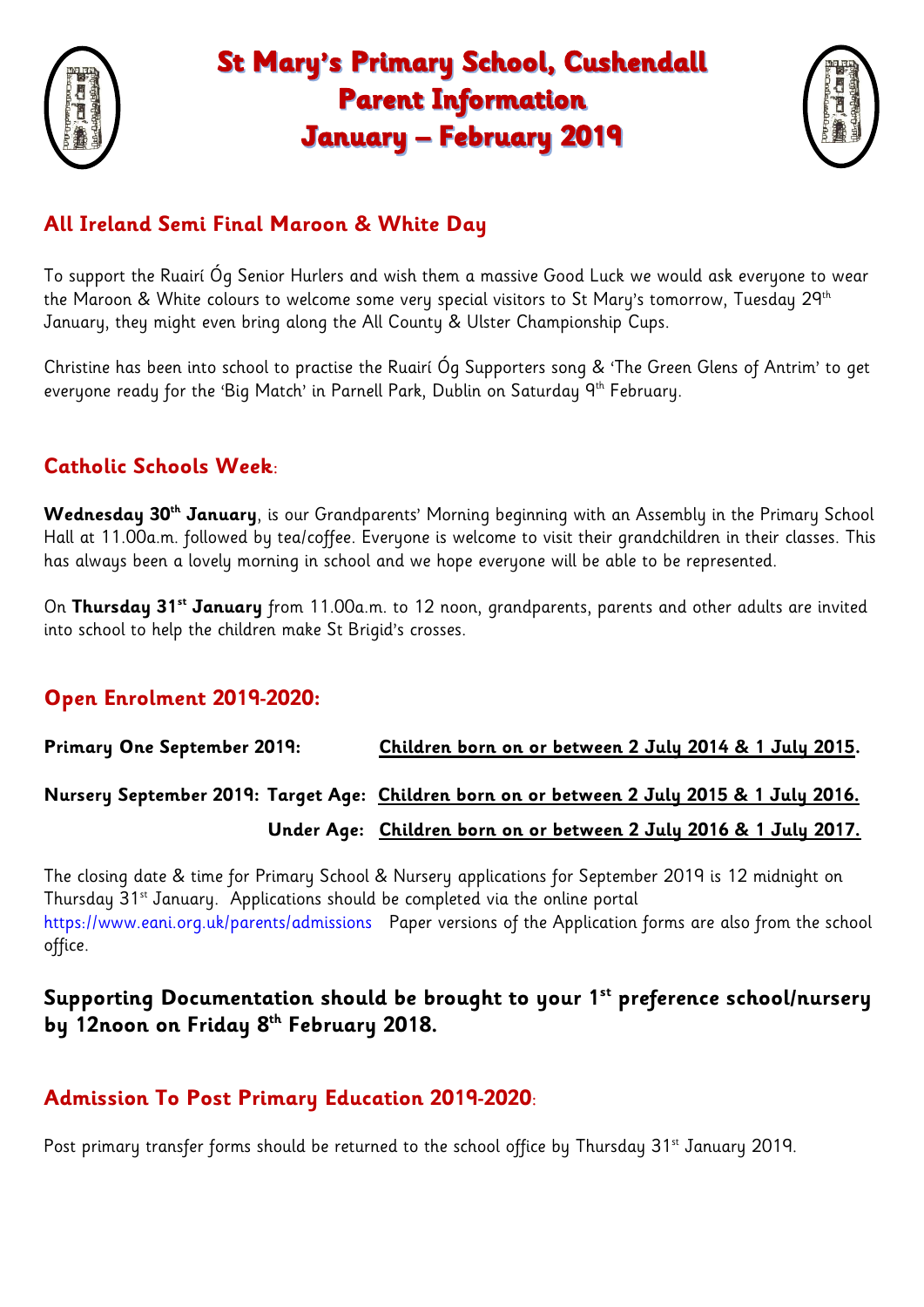#### **Parent / Teacher Meetings**

Meetings for parents of children in Primaries 1, 2 & 3 to discuss academic progress will take place on the following dates:

| Tuesday 5 <sup>th</sup> February   | 2.00p.m. – 3.00p.m. (Primaries 1-3)       |
|------------------------------------|-------------------------------------------|
| Wednesday 6 <sup>th</sup> February | 2.00p.m. - 3.00p.m. (Primaries 1-3)       |
| Thursday 7th February              | $2.00$ p.m. – $3.00$ p.m. (Primaries 1-3) |

Everyone will receive a note with their appointment time, however if your time doesn't suit please contact your child's teacher to arrange another time.

**N.B.** Primary 3 will finish class at 2.00p.m. on the above dates.

#### **'Walk To School' Days:**

The date for February is Friday 8<sup>th</sup> and the usual procedures apply. Hopefully, the weather will be ok and everyone will be able to take part.

#### **Healthy Lunch Boxes:**

On our return to school following Mid-Term Break we will be introducing our 'Healthy Lunchboxes' for every day and we would ask for your support. Children are not allowed to share food with others. Food not eaten will be returned home in lunchboxes to ensure that parents know what their child has or hasn't eaten. Fizzy drinks are not permitted at any time. On a Friday one small treat may be sent for lunchtime. Can I also remind you that St Mary's is a **'Nut Free Zone'** and children are asked not to bring nuts or products containing traces of nuts into school/nursery at any time.

| <b>Healthy Choices</b> | <b>Unhealthy Choices</b> |
|------------------------|--------------------------|
| Fruit                  | Dairylea Dunkers         |
| Vegetables             | Lunchables               |
| Yoghurt                | <b>Ritz Crackers</b>     |
| Cheese                 | All Crisps               |
| Pancakes               | Chocolate                |
| Rolls                  | Sweets                   |
| <b>Wheaten Bread</b>   | <b>Flavoured Water</b>   |
| Sandwiches             | Croissants               |
| <b>Cream Crackers</b>  | <b>Cereal Bars</b>       |
| Water                  | Milkshakes               |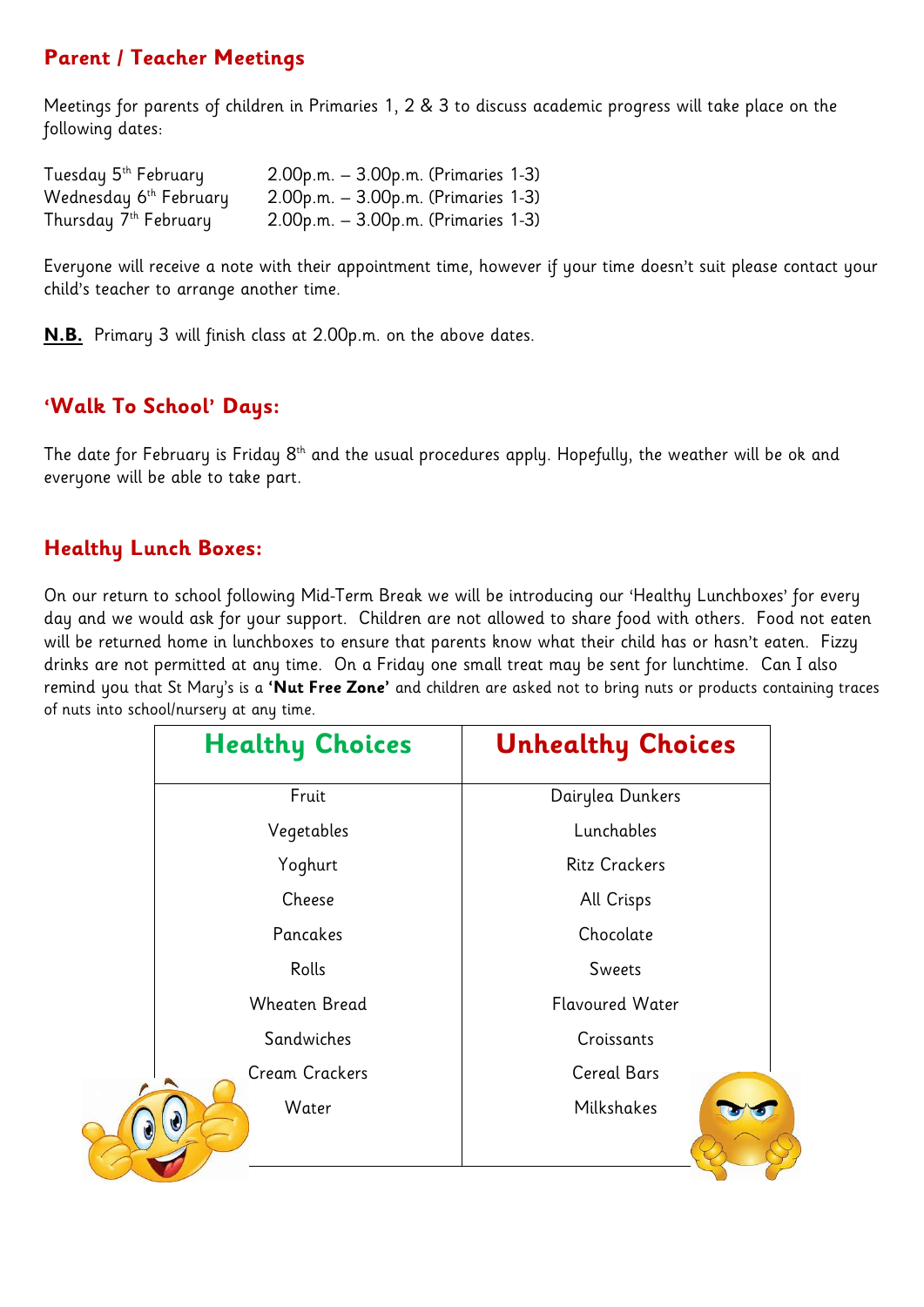#### **School Uniform:**

Well done to all those children who come to school in full uniform every day! Thank you. Can we remind everyone that girls should wear a maroon skirt/pinafore or plain black trousers and leggings should not be worn. Boys should also wear plain black trousers.

#### **Closure Due To Bad Weather:**

Hopefully this will not happen but if it does everyone will be sent a text message from the school or information will be posted on our Facebook Page, School Website, [www.stmaryspscushendall.com](http://www.stmaryspscushendall.com/) and the BBC NI News/School Closures website **<http://www.bbc.co.uk/ninews>**

#### **Important Dates:**

| Friday 1st February 2019                                    | <b>Staff Development Day</b><br>- Primary School & Nursery Unit Closed                       |
|-------------------------------------------------------------|----------------------------------------------------------------------------------------------|
| Friday 15 <sup>th</sup> February                            | 1.00p.m. School Closing for Mid-Term Holiday<br>- There will be no Afternoon Nursery session |
| Monday 18 <sup>th</sup> to Friday 22 <sup>nd</sup> February | Mid-Term Holiday                                                                             |
| Monday 18 <sup>th</sup> March                               | Staff Development Day<br>- Primary School & Nursery Unit Closed                              |
| Wednesday 22 <sup>nd</sup> May 2019                         | Confirmation 4.00p.m. (P.7 pupils)                                                           |
| Saturday 8 <sup>th</sup> June 2019                          | First Holy Communion 11.00a.m. (P4 pupils)                                                   |
|                                                             |                                                                                              |

Mrs Helen Magee Principal BA (QTS) Hons, PQH